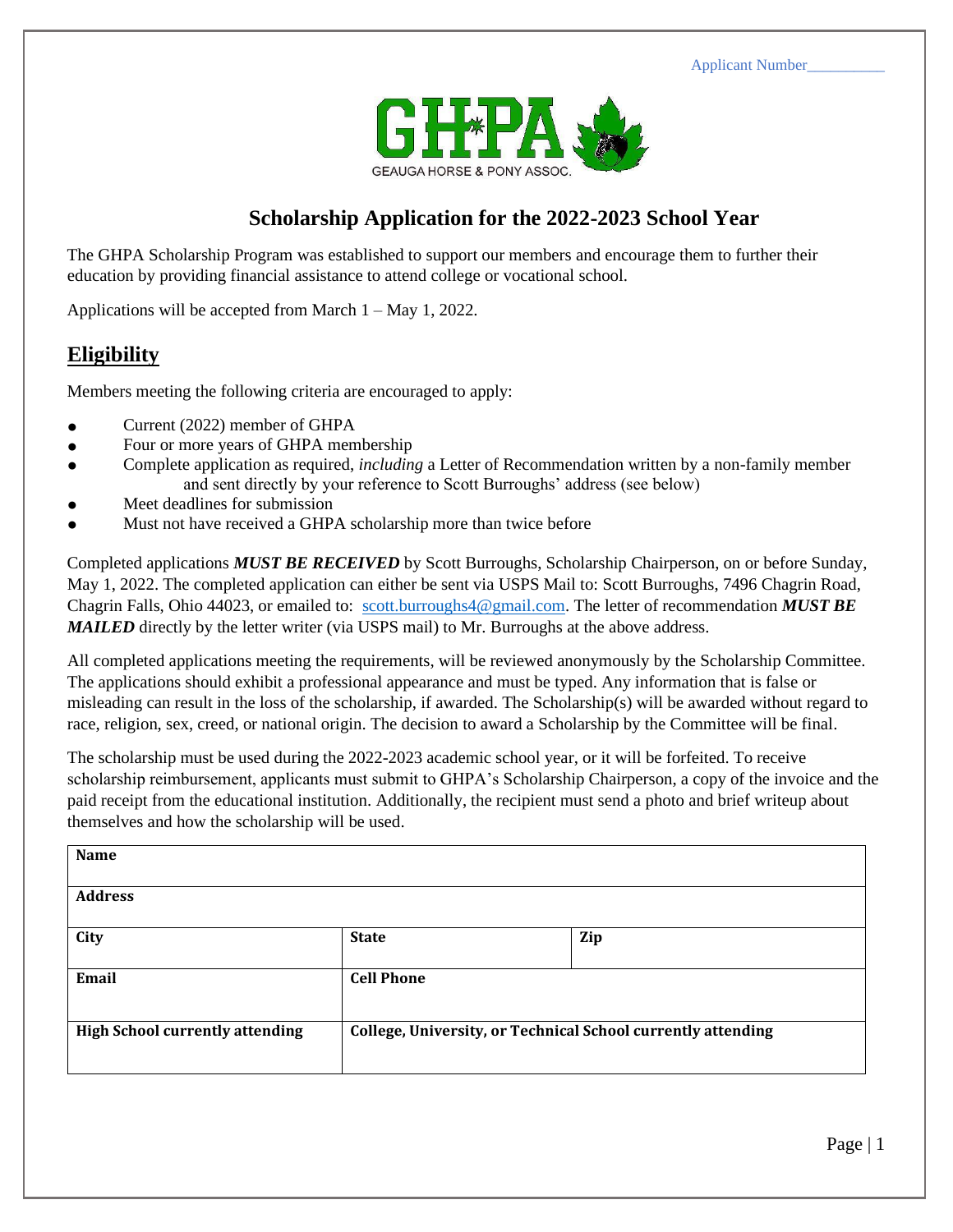|                                                                                                               | <b>Applicant Number</b>  |  |  |  |
|---------------------------------------------------------------------------------------------------------------|--------------------------|--|--|--|
| 1. What college, university, or vocational school will you be attending that this scholarship will go toward? |                          |  |  |  |
|                                                                                                               |                          |  |  |  |
|                                                                                                               |                          |  |  |  |
| Have you been accepted into this program?                                                                     | Intended field of study: |  |  |  |

**2. Describe any volunteer activities that you have participated in with GHPA during your time as a member. (This is about activities YOU have done and not activities done on your behalf by someone else.) (Feel free to include more than lines provided)**

| Activity - What did you do? | Date(s) | Approximate time spent |
|-----------------------------|---------|------------------------|
|                             |         |                        |
|                             |         |                        |
|                             |         |                        |
|                             |         |                        |
|                             |         |                        |
|                             |         |                        |
|                             |         |                        |
|                             |         |                        |
|                             |         |                        |

**3. What community and/or volunteer activities have you been involved in outside of GHPA? Please be specific.**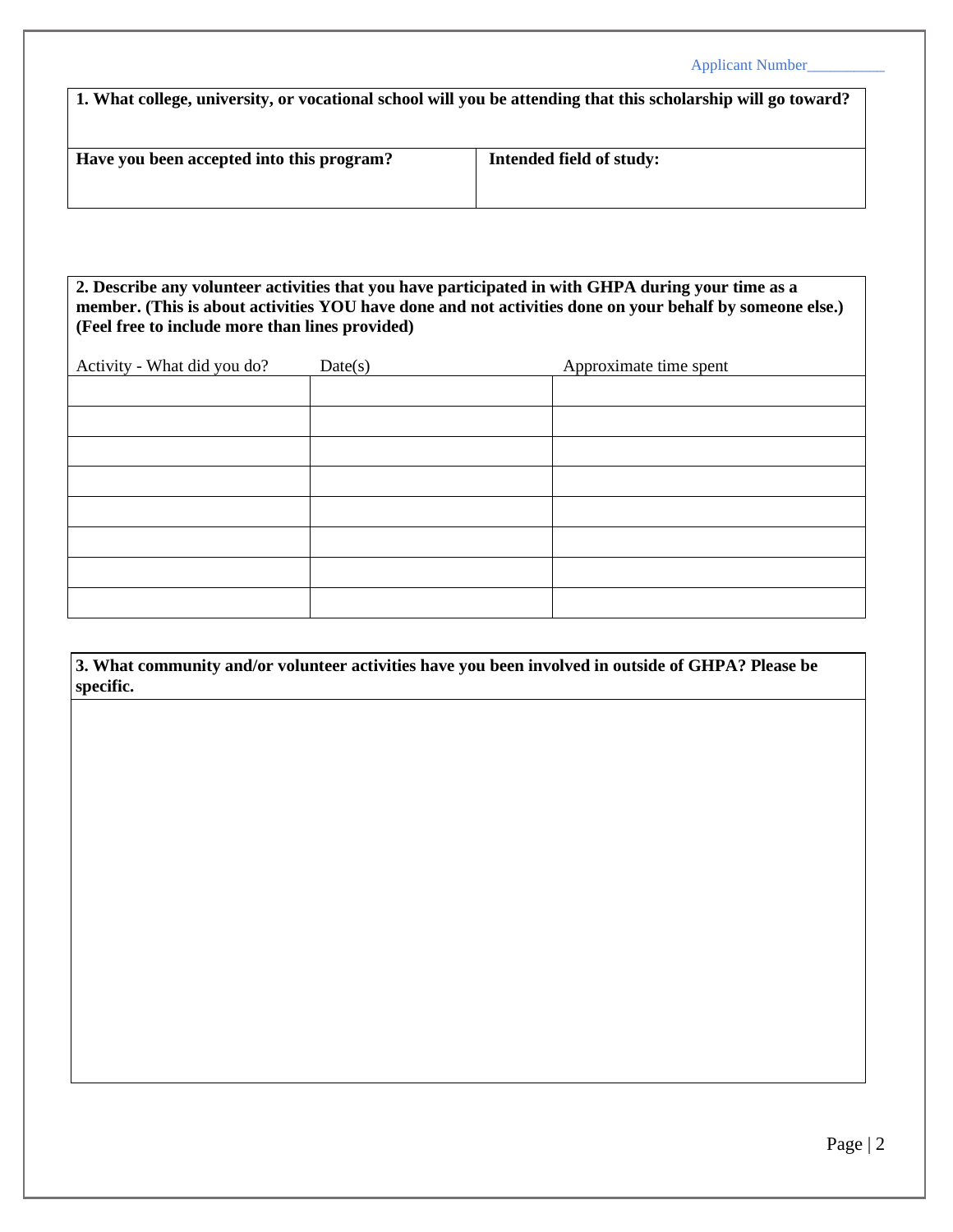**4. Please** *explain in detail***, why you should receive a GHPA scholarship. Ensure that your response includes: Have you shown with GHPA, how long have you been a member of GHPA and what have you learned from being part of GHPA? How has being part of GHPA helped you grow?** 

**5. Looking back over the last 100 years, what innovation in the farm/equine industry do you think has had the greatest impact and why? (i.e., machinery, technology, veterinary advances, etc.) Please explain your response.**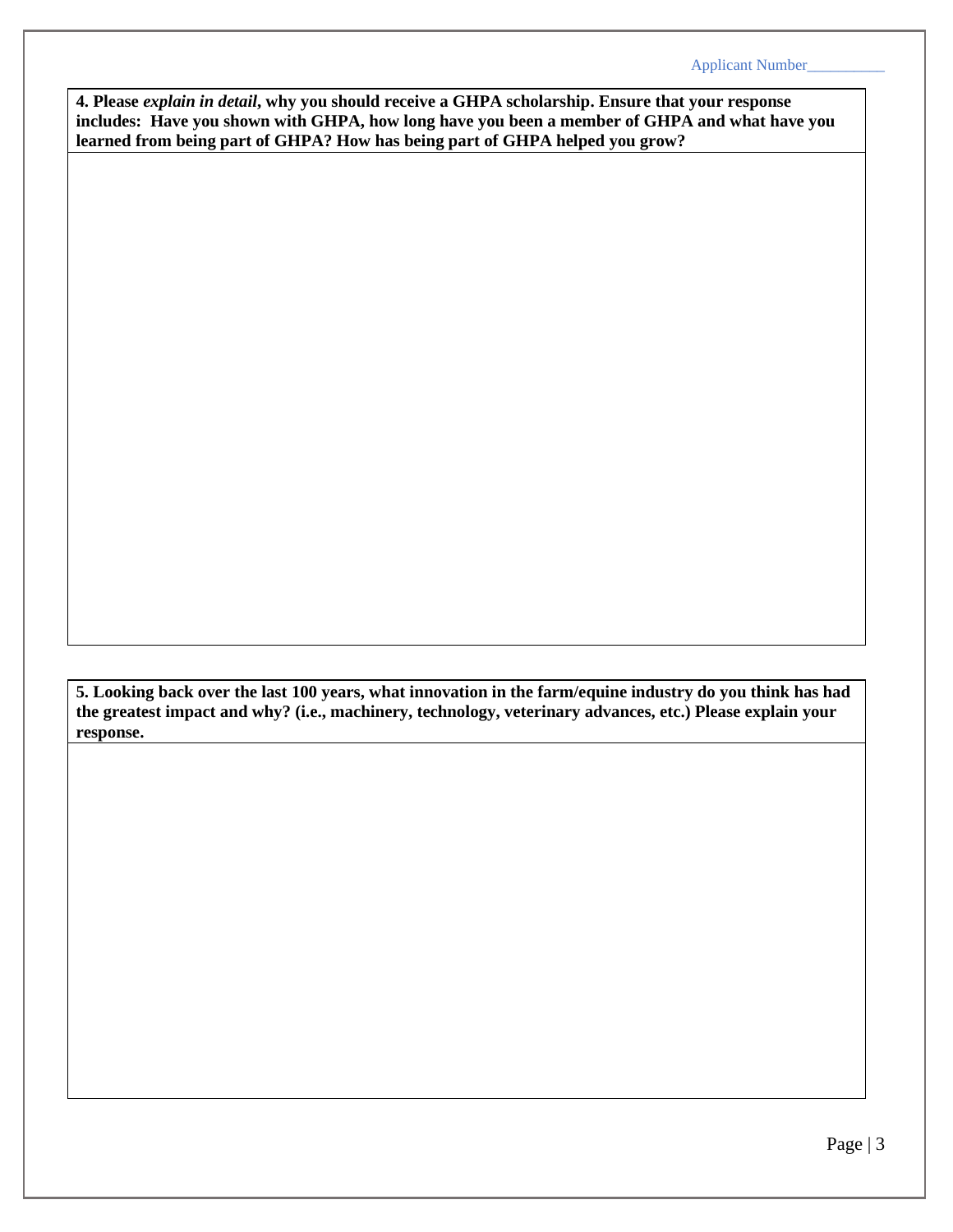**6. What class or event, other than those you usually compete in, do you have the greatest respect for and why?**

**7. How has being involved with horses influenced your future goals? Please explain this effect in detail.**